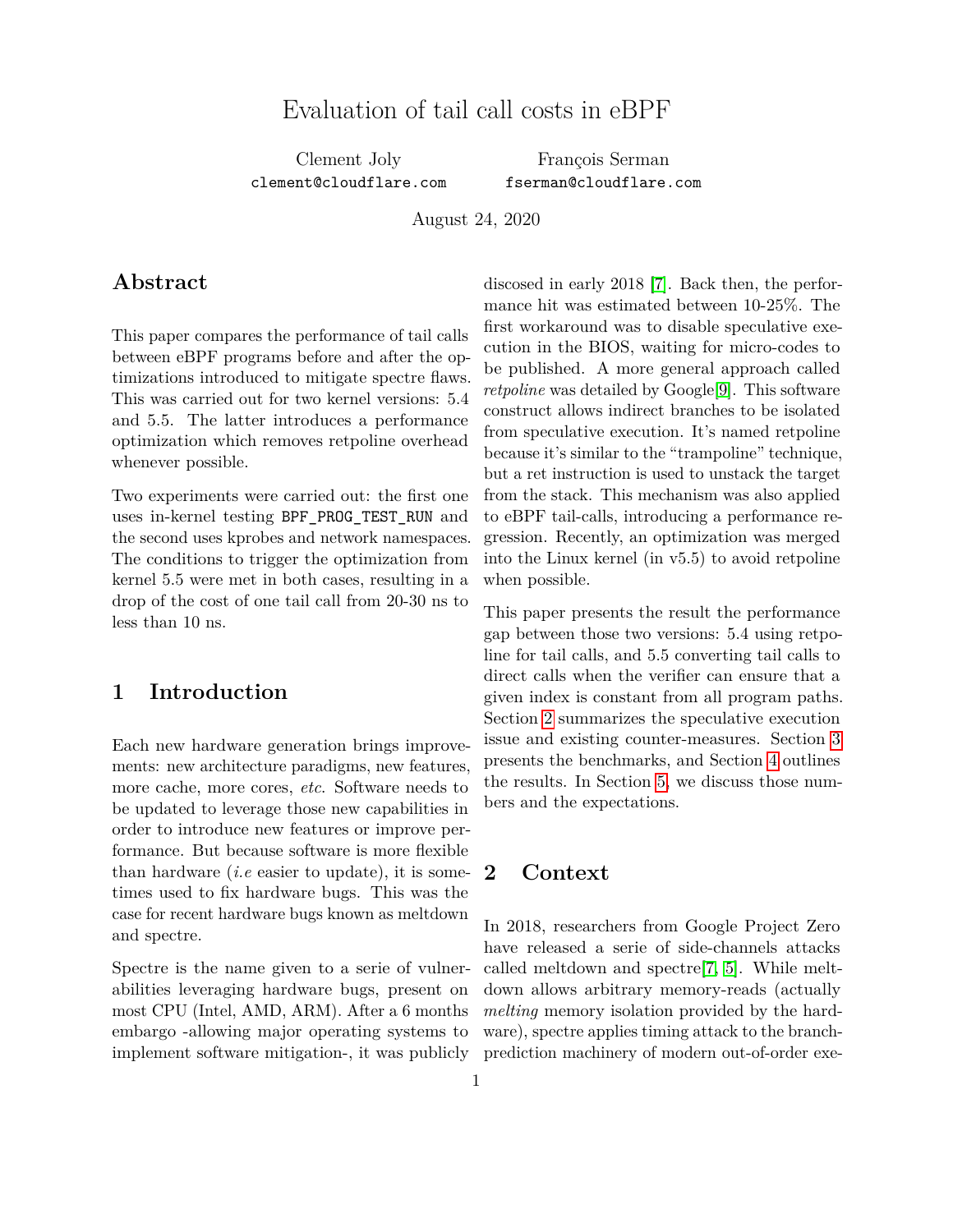cuting processors called speculative execution. In a nutshell, modern CPUs execute instructions before knowing if it will be required. Without this mechanism, the processor would need to wait for prior instructions to be resolved before executing subsequent ones. The pre-computed results may be discarded if the instructions were not needed after all. In that "worst case scenario", the processor will execute the correct instruction path. But usually, the predictions are correct so the pre-computed state is commited, resulting in a higher performance and hidden latency. While speculative operations do not affect the architectural state of the processor, they can affect the microarchitectural state, such as information stored in TLBs and caches. Observing those microarchitectural state can lead to information leakage.

From a hardware perspective, the mitigation is to disable speculative execution (via BIOS/EFI settings, or micro-instructions loading).

The alternative involves software modifications; both in the kernel and in user-space applications. For instance, compilers had to be modified to add memory serialization instruction (Intel advocates lfence) when required, and implement the retpoline technique. JIT engine also had to be modified. a493a87 introduced retpoline for indirect eBPF calls. Instead of reading the target location of the next program from a BPF "programs" map, a indirection layer was introduced to have the new target stored on the stack, and prevent speculative execution through the use memory fence. While some of this workaround can be considered negligible for general-purpose tasks, the Linux kernel community in general has since been obsessed with avoiding indirect calls in fast-path code whenever possible. The retpoline construction has a detrimental effect on performance. Because this patch affected the code generated by the eBPF VM, tail calls where slowed down. However, in some cases, speculative execution is not dangerous as it is not known to be usable to exploit security vulnerabilities. As a result, if those cases were treated differently, they could recover part of the performance lost due to the mitigation. One such a case is tail call known

statically at compile time to be fixed [\[3,](#page-6-2) [4\]](#page-6-3). For instance, a given call will always read the address of the program in the fist cell of the array of the map. It does not matter whether the address in this cell is fixed or not, as these variations will be accounted for later.

In this particular but fairly common case, a patch was proposed to replace the assembly code emitted by the eBPF VM by a version without a retpoline. The virtual machine takes the value in the cell into account to execute different instruction on the CPU. If the cell is empty, a nop instruction is emitted. This instruction does nothing and thus has a very low cost. If however there is a value in this cell of the map, then a direct jump is written to this value. And these instructions are updated every time the value of the cell in the map changes. It is worth noting that all the previously described mechanism relies on the fact that the same cell of the map is used for the tail call. This property is identified by the verifier before loading the program. Similar improvements in some access to maps were found to result in 15 % increase in performance [\[6\]](#page-7-2). One the aim of the internship would be to evaluate if this improvement has a similar effect. The following section presents the benchmark we have selected to identify the performance improvement brought by kernel later than 5.5.

## <span id="page-1-0"></span>**3 Performance case study**

We focus on specific program used at Cloudflare: L4Drop [\[2\]](#page-6-4). It is composed of various eBPF programs enforcing mitigation rules. There programs are called *ruleset* and are linked by a tail call. To evaluate time spent in eBPF programs, two benchmarks were used.

#### **3.1 Benchmarks**

After outlining the desired measurements in the specification, it becomes possible to create the relevant benchmarks. It particular, running the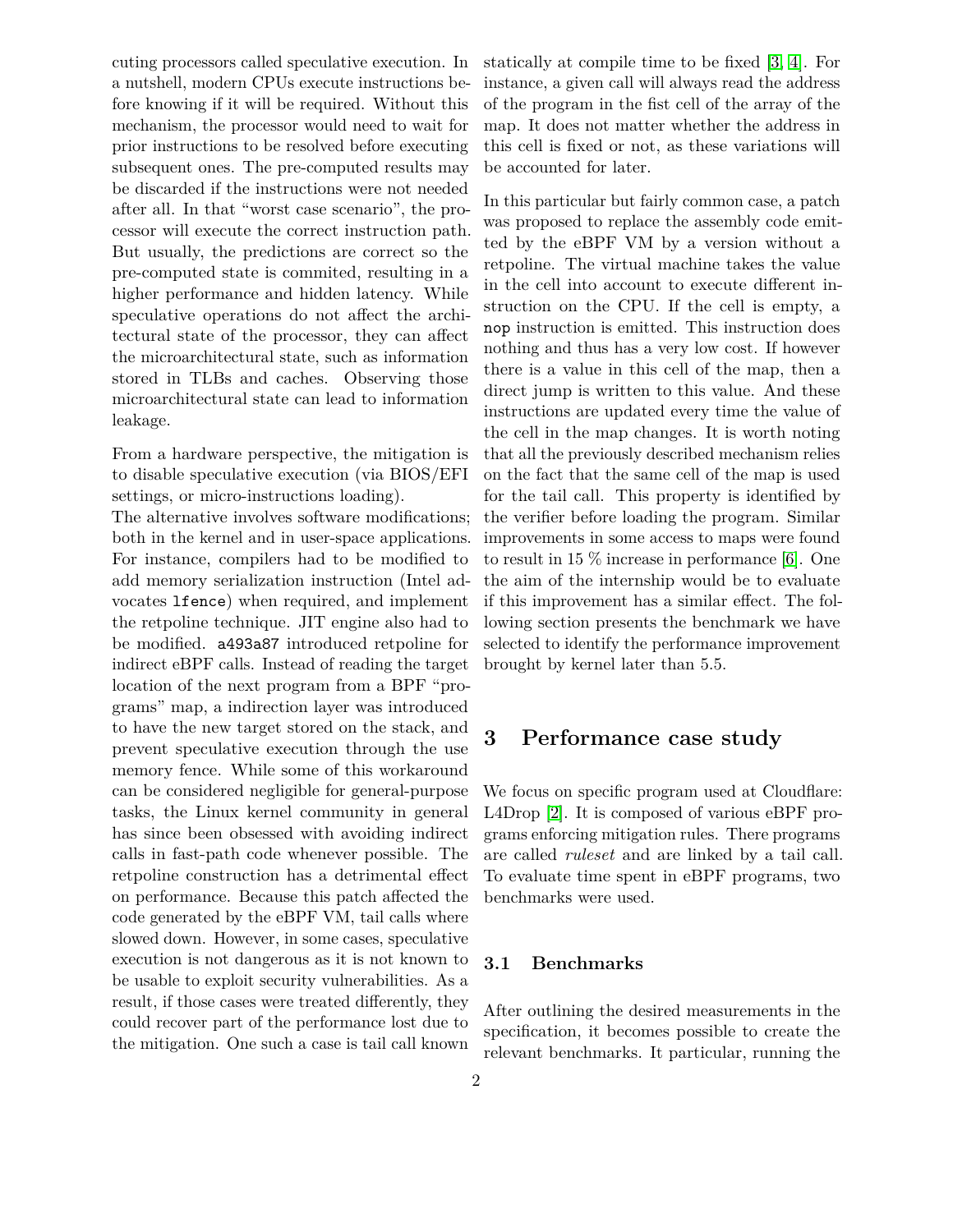ble.

#### <span id="page-2-1"></span>**3.1.1 Benchmark 1**

This first benchmark uses the benchmarking facilities of the Linux kernel (Namely BPF\_PROG\_TEST\_RUN [\[1\]](#page-6-5)). This benchmark runs a given XDP program 10000 times over the same packet and returns a few measures, described below. In the experiment, this was repeated 36 times. Packets are based on a sample of previous attacks. Compared to the second benchmark described in Section [3.1.2,](#page-2-0) CPU time consumption figures are stable, but it doesn't really reflects production traffic (which is more diverse).

**CPU Time and Latency** The fist measure is the time used to run the eBPF program on each packet. This is collected for each packet and average along with quantiles and median are reported. It is worth noting that the eBPF code is not interrupted, as it is running inside the kernel, in the eBPF virtual machine. This CPU time hence gives us the latency introduced by the l4drop system. For this measure, standard deviation is quite low, usually around  $\pm 1\%$ .

**Throughput** As the size of a given packet is known, throughput can be deduced from the previous measure, on each packet. The figures are similarly aggregated in an array. Due to the variations in size of the packet and considering that the execution time is quite low (a few dozen nanoseconds) and varies a bit when measured on an individual packet, the standard deviation is very high (usually around  $\pm 150$  %.). This measure is thus not used and not reported. The results from the second benchmark are used instead, see Section [3.1.2](#page-2-0)

**Return Code** The kernel facilities give the return code of the XDP program. This result is

measurements was automated as much as possi-time for packets going through the whole chain of rulesets. Indeed, time for dropping packets can correspond in a different work performed and would thus skew the final results. For instance, if we have three rulesets and a packet is dropped by the second ruleset, code from the third ruleset will not be executed, as dropping a packet takes effect immediately.

#### <span id="page-2-0"></span>**3.1.2 Benchmark 2**

As discussed in Section [3.1.1,](#page-2-1) the first benchmark doesn't properly reflects production traffic. The second one tends to replicate production conditions. It surfaces mostly the same measures and thus can be compared to the first one. We observed less stable results, so we used this benchmark to ensure that the results were consistant with the first one. Creating this benchmark turned out to be more challenging, and we faced multiple obstacles; some are described below.

**CPU Time and Latency** Various methods were attempted to get execution time for the XDP programs in XDPD, including l4drop.

<span id="page-2-2"></span>**eBPF Map Inside Programs** A fist idea was to store the the current time in nanoseconds when entering an eBPF program and then substract this time to the current time at the end of the program. This would then be stored in a eBPF map, accessible in from user space programs, where the measurement could be gathered. Two maps can be used, one accumulating time, the other counting the number of iterations. It is thus possible to extract average time of execution for the part of the program between the two calls to ktime get ns. It is worth noting that these maps are PER\_CPU, so that mesurement is accurate even with multiple programs running concurrently on various CPU cores.

used to ensure we only collect measures like CPU the program cannot run without the measure-The advantage of this approach is that it is relatively straightforward to implement on a test eBPF program. It is also fairly reliable because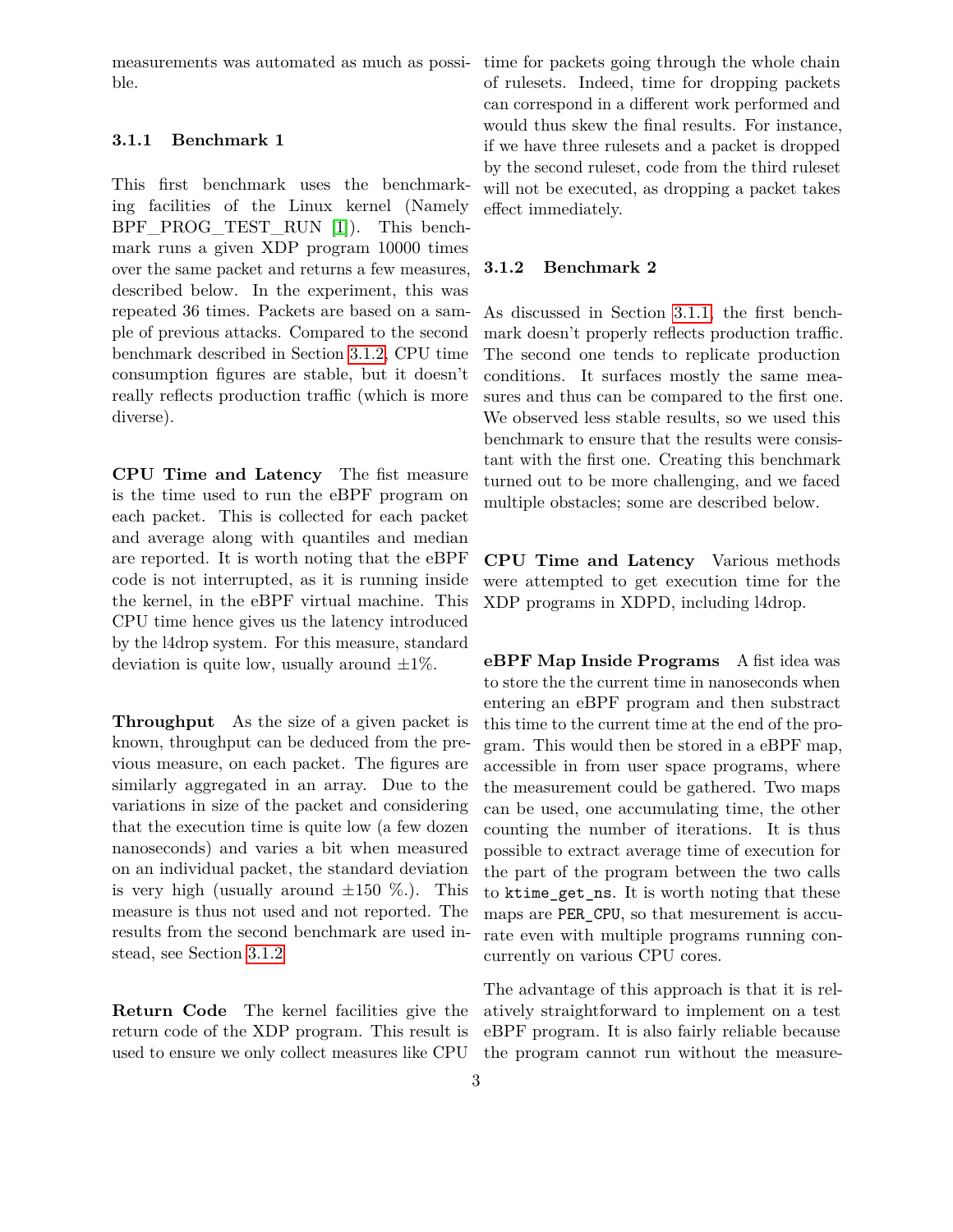ment being performed.

The drawbacks of this approach is that it cannot account for tail calls without significant adaptations, in particular to share a map between various programs. This would result in a loss in reliability. It also introduce a significant overhead and production programs tend to have various sections to log passed or dropped packet, characteristics, which results in additional complexity to make sure to update all values in all cases. All of this would have required significant changes to the existing l4drop code base. As a result, a small program similar using maps as described in Section [eBPF Map Inside Programs](#page-2-2) was used to test another method and ensure its accuracy.

**KProbes** In order to gather insights on a runing XDP program, we have choosen KProbes. These are probes that can be attached mainly to functions in the kernel. We had to find a "good candidate" to probe: specific functions (such as bpf\_prog\_run\_xdp() veth\_xdp\_rcv\_skb() or veth\_xdp\_rcv\_one()) are usually inlined and cannot be kprobed. On the other hand, higher level functions are not, but there's more boiler plate code, so the results are less accurate. For this benchmark, we have placed probes on the entry and exit of **veth** poll(). We are thus getting an estimation of the runtime of all the XDP programs (the sampler, l4drop and l4lb), along with some constant factor, due to the surrounding code. This tend to make the numbers less stable and the measure is less direct than with the first benchmark. These results were nonetheless consistant with what we got from the test program, which gave us confidence in this measurement. In the future, as new versions of the Linux kernel

get adopted more widely, the method exposed in Section [5.2](#page-6-6) could be used to get better precision and some complementary informations.

**Throughput** In this second benchmark, two Linux namespaces are used, a *receiving* and *sending* namespace. The receiving namespace contains a server of the iperf [**?**] program, along with XDPD and thus, l4drop. In the sending namespace runs an iperf client. Iperf is a speed test tool, which generates traffic between a server and a client and reports the throughput. Even if throughput number are not always stable enough to detect small variations of performance between programs, medium or big variations are still accurately accounted for.

**Return Code** Return code could not be checked directly in the environment similar to production. Yet, they could be checked as dropped packets are reported by the monitoring facilities in XDPD. Also, dropping packets between the iperf client and server results in errors from this program. As a result, it is possible to make sure that no packets are dropped and that the measured values relate to the process of going through the whole pipeline of XDP programs.

### <span id="page-3-0"></span>**4 Results**

eBPF programs have the ability to tail call from one another, i.e. the execution of one program can stop at some point and continue in another eBPF program. The first improvement to be measured with our tools is the performance benefit brought by Linux kernel version 5.5. This also gives an estimation of the cost of a tail call across various kernel versions. This will be a valuable insight in the rest of our work.

#### **4.1 Benchmark 1**

For these measurements, lower is better.

#### **4.1.1 One Rule per Ruleset**

A first experiment uses rulesets of one rule each. The impact of tail calls is important, as they have a significant share of the total execution time.

On Figure [1,](#page-8-0) the purple, red and green bars represent median CPU time for a ruleset of one rule. As one can see, even though the three rules are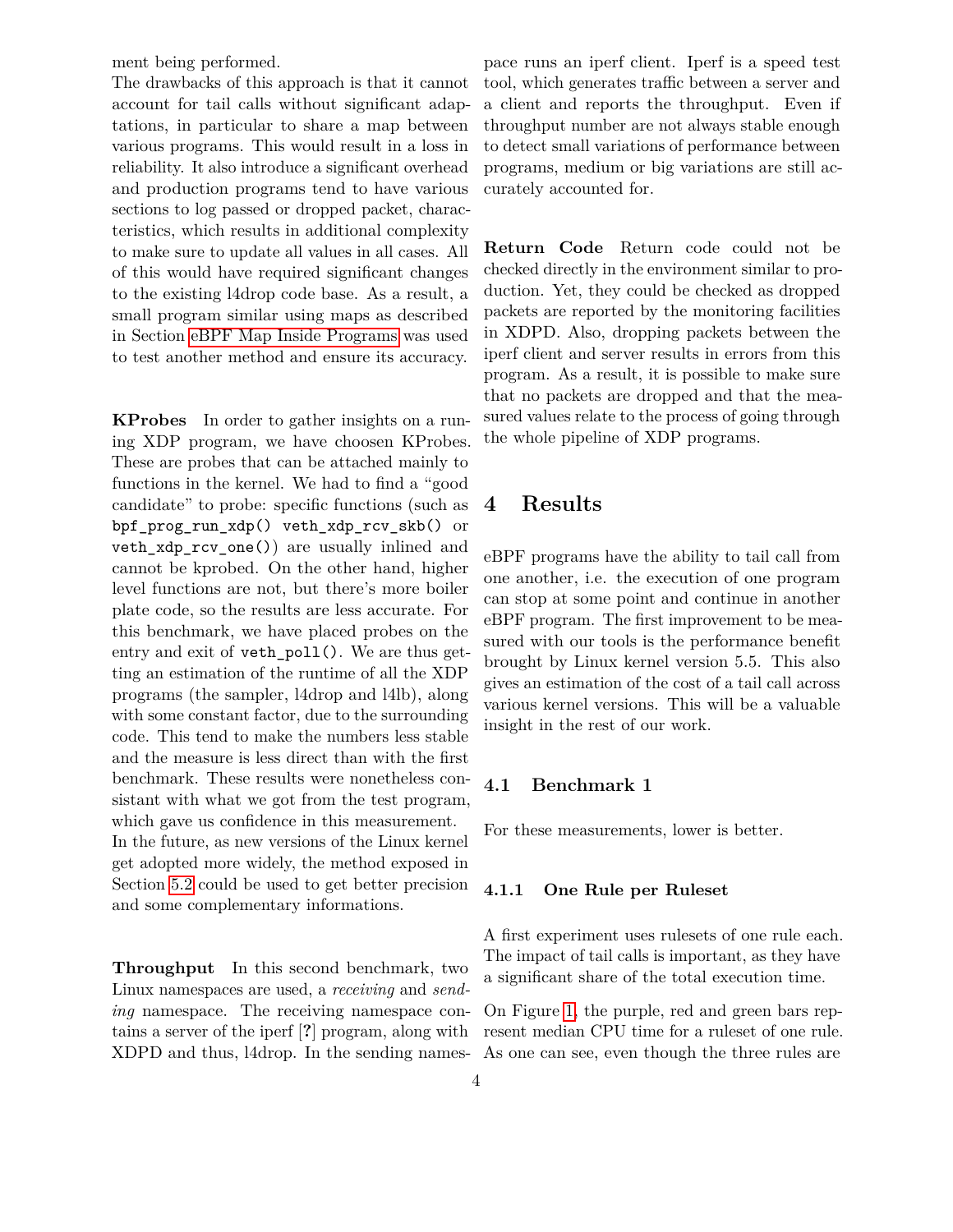slightly different, the execution time for each is quite consistent and stable, even across different kernel versions. The orange bar corresponds to 20 rulesets of one rule, tail calling into one another. Finally, the blue bar shows median CPU time for the same rulesets as on the orange bar, but merged into one eBPF program, without tail calls. As it was verified that the number of instructions between the orange bar and the blue bar are comparable, the difference between the two bars is exactly the time spent in the 19 tail calls.

From data points in Figure [1,](#page-8-0) it can be inferred that the cost of tail calls (the difference between the merged rulesets and the tail called rulesets, i.e. between the blue and the orange bar) is of 497 nanoseconds (ns) on the metal named testM7 with kernel 5.4 while it is reduced to 101 ns with kernel 5.5. As there are 19 tail calls, the average cost of one tail call drops to 5 ns from 26 ns, an improvement of about 81 %.

Metal testM8 has more CPU cores, with a higher frequency, as seen on Table [1.](#page-5-0) Consequently, tail calls were taking less time, at about 25 ns each. Nevertheless, the cost of one tail call drops to 5 ns with the new kernel version, an improvement of about 80 %.

#### **4.1.2 300 Rules per Ruleset**

A second experiment uses rulesets of 300 rules each. Tail calls have a smaller share of the total execution time, compared the previous experiment.

On Figure [2,](#page-9-0) the green bar represents median CPU time for a ruleset of 300 rules. If we compare, on testM8, the time spent in a ruleset of 300 rules (377 ns) and the time spent in a ruleset of one rule (29 ns), we infer that the cost of the 199 rules account for 348 ns, so the average cost of this particular type of rule is less than 2 ns. It is worth noting that this rule is not the most complicated, although it is a common one in production.

The orange bar on Figure [2](#page-9-0) corresponds to two

rulesets of 300 rules, tail calling into one another. Finally, the blue bar shows median CPU time for the same rulesets as on the orange bar, but merged into one eBPF program, without tail calls. As it was verified that the number of instructions between the orange bar and the blue bar are comparable, the difference between these two bars is exactly the time spent in the unique tail call between these two rulesets.

It can be inferred from data of the graph of Figure [2](#page-9-0) that kernel 5.5 brings shorter runtime compared to version 5.4, although exact duration of the tail call is not always visible. For instance, on testM7, the scenario with a tail call requires 1268 ns with kernel 5.5 while it lasts for 1333 ns with kernel version 5.4. The same happens on the machine named testM8.

#### **4.2 Benchmark 2**

#### **4.2.1 CPU Time**

For these measurements, lower is better, as it is the part of the second benchmark were CPU time is discussed. Conditions are the same as the first benchmark.

**General Observations** The kernel probe used (veth\_poll) returns an average time for the probed function to run. This includes the time to run the XDP code as well as the code around it in the function. These numbers are still quite stable, with a typical standard deviation around 2 %. Plus, due to the conditional code in the function, execution time tend to be centered around two values. As a result, graphs like on Figure [3](#page-10-0) or on Figure [4](#page-11-0) feature three groups of bars. The first group from the left corresponds to the average for values inferior to 16 000 ns (hence the name of these data, "KProbeLess16K"); the second group, values superior to this threshold and the last group is an average over the preceding values as a whole.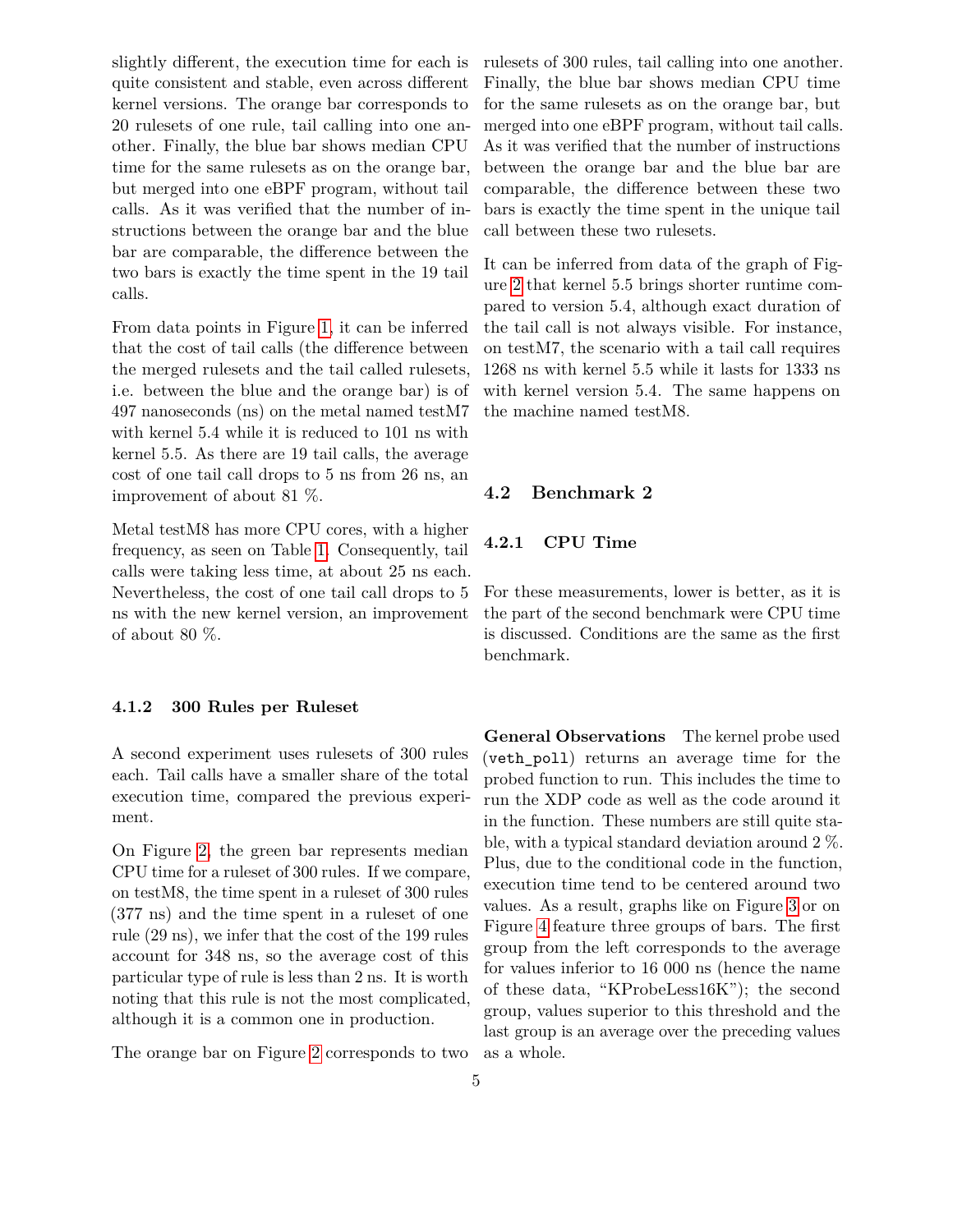| Machine<br>name | Machine<br>from the<br>laboratory? | $\rm CPU$                             | Number<br>of core<br>(logical) | Frequency<br>(GHz) | Maximum<br>frequency<br>(GHz) | $\bf{RAM}$<br>(GB) |
|-----------------|------------------------------------|---------------------------------------|--------------------------------|--------------------|-------------------------------|--------------------|
| testM7          | Yes                                | $Intel(R)$ $Xeon(R)$<br>Silver 4116   | 48                             | 2.10               |                               | 188                |
| testM8          | Yes                                | $Intel(R)$ $Xeon(R)$<br>Platinum 6162 | 96                             | 1.90               | 3.5                           | 188                |

<span id="page-5-0"></span>Table 1: Machines used to run the benchmarks.

**One Rule per Ruleset** This is in line with the conclusions of the same paragraph for the first benchmark: tail calls are less costly with the newer kernel version. The difference between the two kernel versions is statistically significant with the T-Test: over the dataset "KProbeTotal", the gain with kernel 5.5 is of about 20 % on testM8 and of 19 % on testM7. In both cases, the rounded p reported is 0.000.

<span id="page-5-1"></span>**Discrepancy Between the Two Benchmarks** As there is a constant code running around the function actually executing the XDP code, the total time spent in tail calls accounts for a lower share of the total and gains over tail calls have a lower impact as a result. However, for kernel version 5.5 on testM7 in the first benchmark, XDP code take roughly 153 ns and in the second benchmark, average total time for "KProbeTotal" is roughly 19069 ns. In proportion, this should result in a much lower improvement due to tail calls. Various explanations come to mind. First, between the two kernel versions, some parts of the code could have changed resulting in performance improvements. Second, the actual time to run the eBPF code is bigger than in the first benchmark. Third, the tail call gain is bigger than in the first benchmark. This is further discussed in Section [5.2.](#page-6-6)

**300 Rules per Ruleset** This is again in line with the conclusions of the same paragraph for the first benchmark: tail calls are less costly with the newer kernel version. With the same statistical significance test and a rounded p of 0.000 still, a 1.4 % improvement is reported on testM7 and a

3.5 % improvement on testM8.

#### **4.2.2 Throughput**

For these measurements, higher is better, as it is the part of the second benchmark were throughput is discussed. Improvements with the new kernel version are similar to the ones seen on CPU time for this benchmark.

**One Rule per Ruleset** In this case, a significant drop in the difference between the case where rulesets are merged (the blue bar on Figure [5\)](#page-12-0) and the case where tail calls are placed between rulesets (the orange bar on Figure [5\)](#page-12-0). In other words the 20 XDP programs with tail calls (orange bar) run faster. With the same significance test, where p roughly equal 0.000, throughput is increased by 17 % on testM7 and by 23 % on testM8.

**300 Rules per Ruleset** In this case, the drop in the difference is slight, as one can see by comparing the blue bar on Figure [6](#page-13-0) and the orange bar on Figure [6.](#page-13-0) In other words the XDP program runs slightly faster and, with the same signifiance test, where p roughly equal 0.000, throughput is slightly increased by 0.7 % on testM7 and 3 % on testM8.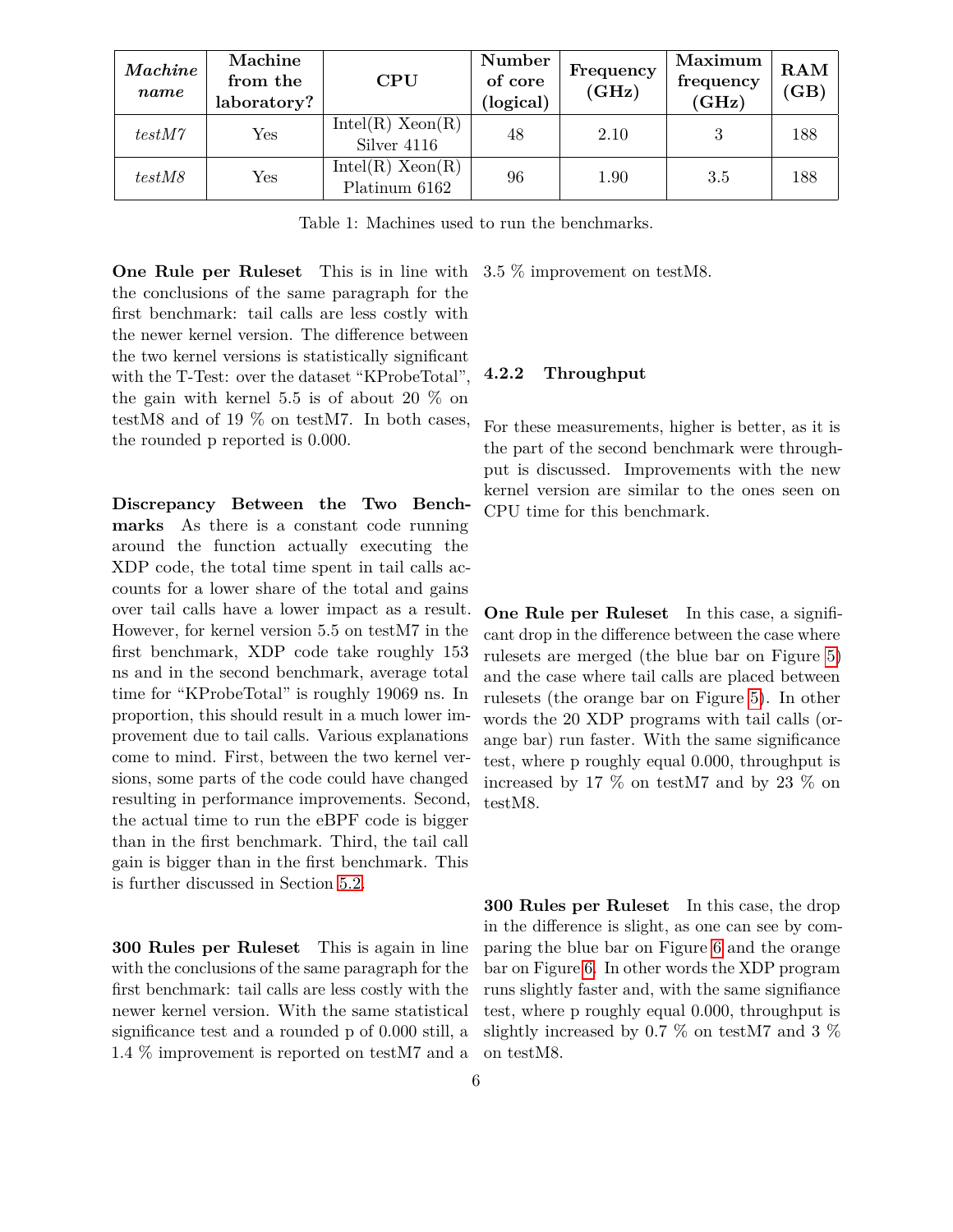### <span id="page-6-0"></span>**5 Discussion**

#### **5.1 Impact**

In production at Cloudflare, we typically have 4 tail calls in our XDP stack. Thus, sparing 20 ns per tail calls results in a gain of 80 ns per packet. During a DDoS attack peaking at 754 million packets per second [\[8\]](#page-7-3), the improvement discussed in this article results in about one minute of computation saved accross Cloudflare's infrastructure for every second of the peak of the attack.

#### <span id="page-6-6"></span>**5.2 Improvements**

To tackle the issues encountered, various technics could be used as a complement or replacement of what was done here. For instance, a recent addition to bpftool is the profile subcommand. It gives more detailed insights and could be used to get more precise results and hopefully solve problems encountered in Section [4.2.1.](#page-5-1) Perf was not explored at first because the trace subcommand was deemed to be too much overhead and record, to be insufficient. Deeper investigations may still be required. A final idea to explore is enabling stats on BPF programs.

### **6 Conclusion**

In this paper, we have summarised the landscape of the spectre mitigation in XDP subsystem. Then, we have compared the performance measured between Linux kernel 5.4 and 5.4: the former includes retpoline mitigation, and the latter tries to replace them with direct calls. Those experiments have been carried out using two benchmarks. The first benchmark was used to measure the duration of tail-calls: we compared the execution time of one program doing several tail-calls with a program whose rule-set have been merged before, thus removing the tail-calls. This has demonstrated that: i. each tail call is 80 % faster if the retpolines are converted into direct calls

and ii. after this optimization, the cost per tailcall is about 5 ns.

The second benchmark was used to reproduce production traffic; over a chain of two programs relatively big (as seen in production), with only one tail call between them, the gain is about 5 %.

# **7 Acknowledgements**

The authors would like to thanks the Linux Plumbers conference for their efforts in keeping the conference during those though times. We would also like to thanks our colleagues at Cloudflare for their help and support; and the kernel "de facto" team for their reviews.

### **References**

- <span id="page-6-5"></span>[1] Alexei, Starovoitov. bpf: program testing framework. [https://lwn.net/Articles/](https://lwn.net/Articles/718784/) [718784/](https://lwn.net/Articles/718784/), 2017. [Online; accessed 2020-07-24].
- <span id="page-6-4"></span>[2] Arthur, Fabre. L4drop: Xdp ddos mitigations. [https://blog.cloudflare.com/](https://blog.cloudflare.com/l4drop-xdp-ebpf-based-ddos-mitigations/) [l4drop-xdp-ebpf-based-ddos-mitigations/](https://blog.cloudflare.com/l4drop-xdp-ebpf-based-ddos-mitigations/), 2018. [Online; accessed 2020-06-06].
- <span id="page-6-2"></span>[3] <'Cilium, Inc'>. Cilium 1.7: Hubble ui, cluster-wide network policies, ebpf-based direct server return, tls visibility, new ebpf go library, ... [https://cilium.io/blog/2020/](https://cilium.io/blog/2020/02/18/cilium-17/) [02/18/cilium-17/](https://cilium.io/blog/2020/02/18/cilium-17/), 2020. [Online; accessed 2020-08-20].
- <span id="page-6-3"></span>[4] Daniel, Borkmann. [patch bpf-next v2 0/8] optimize bpf tail calls for direct jumps. [https://lwn.net/ml/netdev/cover.](https://lwn.net/ml/netdev/cover.1574452833.git.daniel@iogearbox.net/) [1574452833.git.daniel@iogearbox.net/](https://lwn.net/ml/netdev/cover.1574452833.git.daniel@iogearbox.net/), 2019. [Online; accessed 2020-08-13].
- <span id="page-6-1"></span>[5] Paul Kocher, Jann Horn, Anders Fogh, , Daniel Genkin, Daniel Gruss, Werner Haas, Mike Hamburg, Moritz Lipp, Stefan Mangard, Thomas Prescher, Michael Schwarz, and Yuval Yarom. Spectre attacks: Exploiting speculative execution. In *40th IEEE Symposium on Security and Privacy (S&P'19)*, 2019.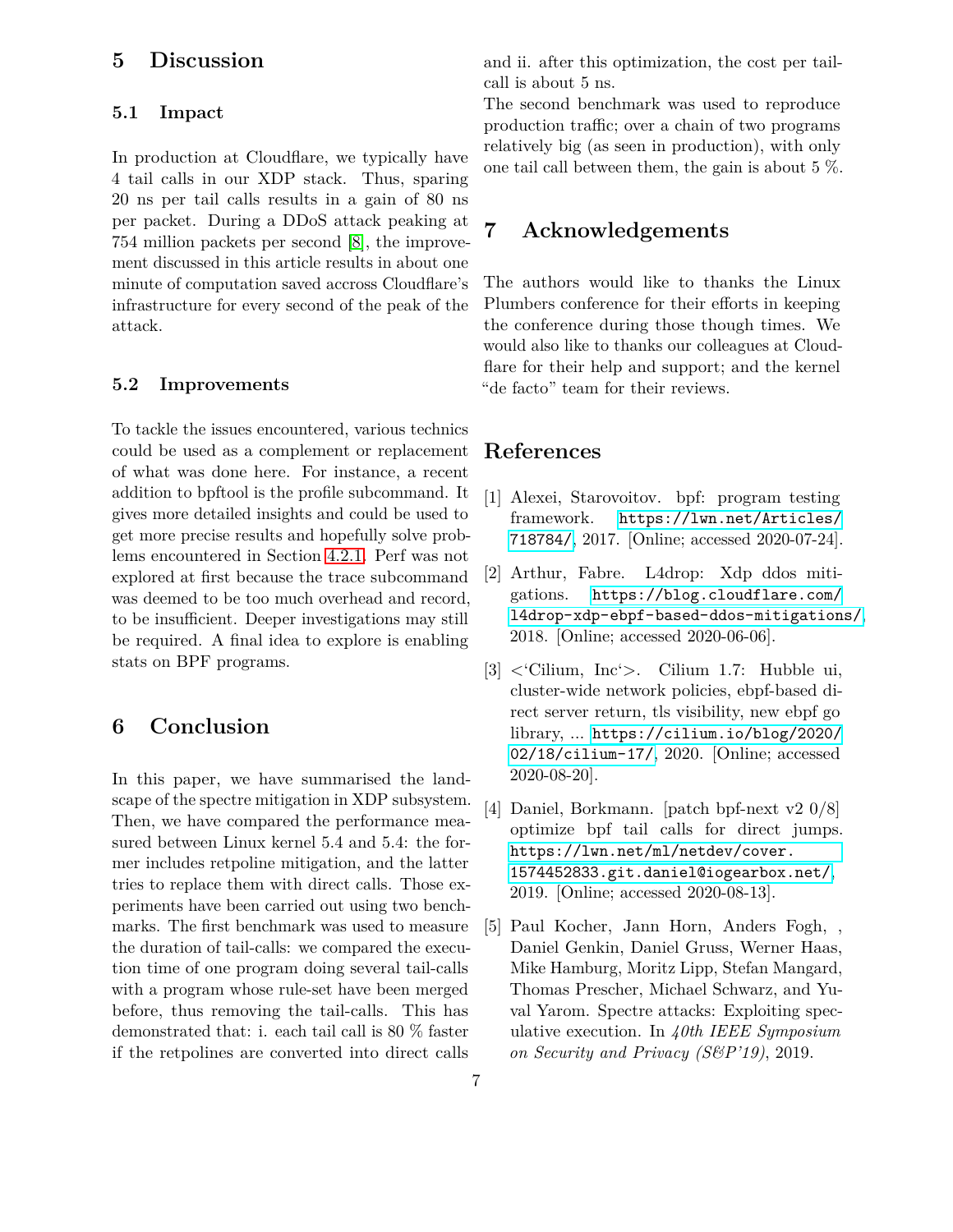- <span id="page-7-2"></span>[6] Nikita, V. Shirokov. Xdp: 1.5 years in production. evolution and lessons learned. [http://vger.kernel.org/](http://vger.kernel.org/lpc-networking2018.html#session-10) [lpc-networking2018.html#session-10](http://vger.kernel.org/lpc-networking2018.html#session-10), 2018. [Online; accessed 2020-06-21].
- <span id="page-7-0"></span>[7] Graz University of Technology. Meltdown and spectre - vulnerabilities in modern computers leak passwords and sensitive data. <https://spectreattack.com/>, 2018. [Online; accessed 2020-08-20].
- <span id="page-7-3"></span>[8] Omer, Yoachimik. Mitigating a 754 million pps ddos attack automatically. [https://blog.cloudflare.com/](https://blog.cloudflare.com/mitigating-a-754-million-pps-ddos-attack-automatically/) [mitigating-a-754-million-pps-ddos-attack-automatically/](https://blog.cloudflare.com/mitigating-a-754-million-pps-ddos-attack-automatically/), 2020. [Online; accessed 2020-08-17].
- <span id="page-7-1"></span>[9] Paul Turner. Retpoline: a software construct for preventing branch-target-injection. *URL https://support. google. com/faqs/answer/7625886*, 2018.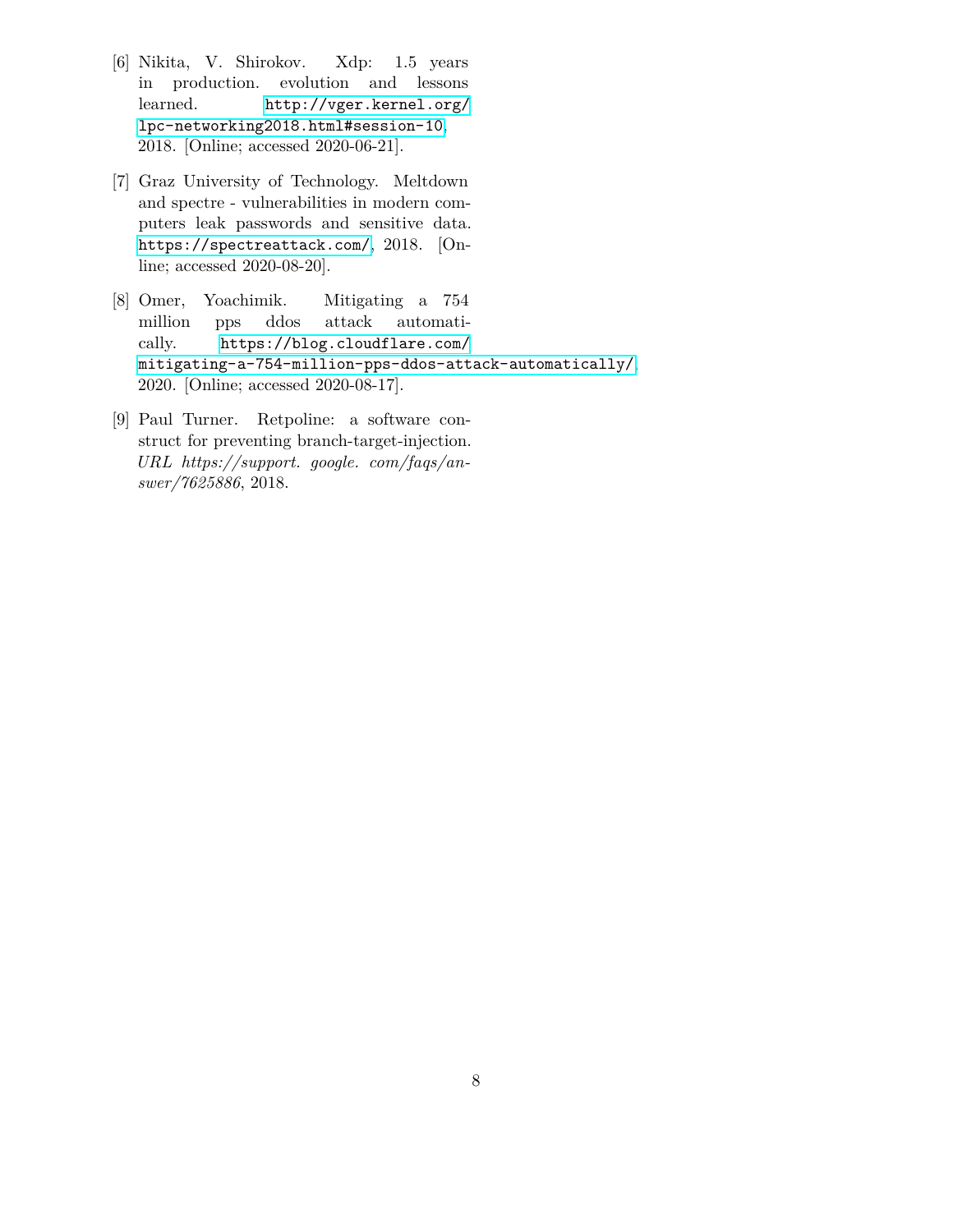

<span id="page-8-0"></span>Figure 1: Benchmark 1: CPU time measured across various metals and various kernel versions, using rulesets of one rule.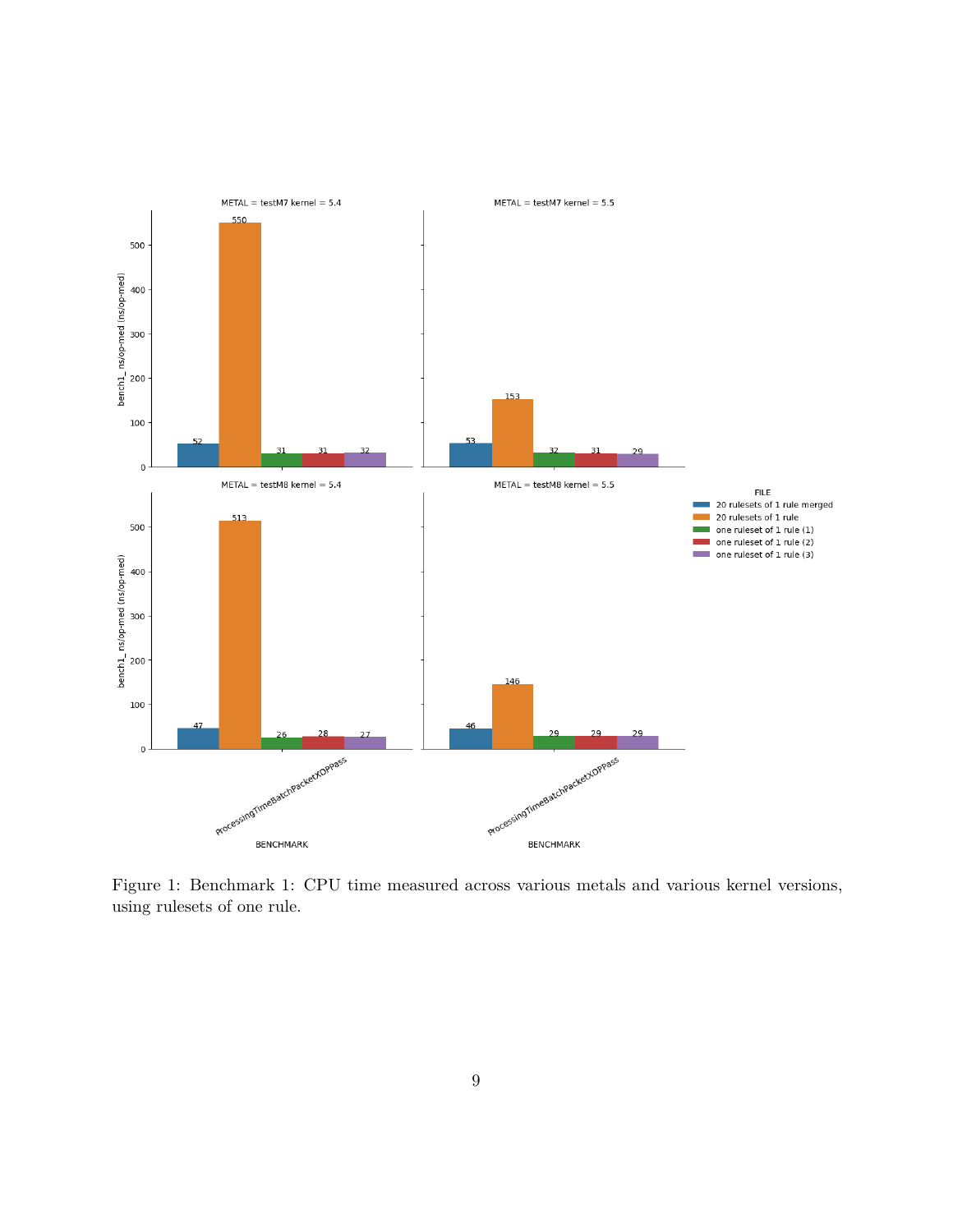

<span id="page-9-0"></span>Figure 2: Benchmark 1: CPU time measured across various metals and various kernel versions, using rulesets of 300 rules.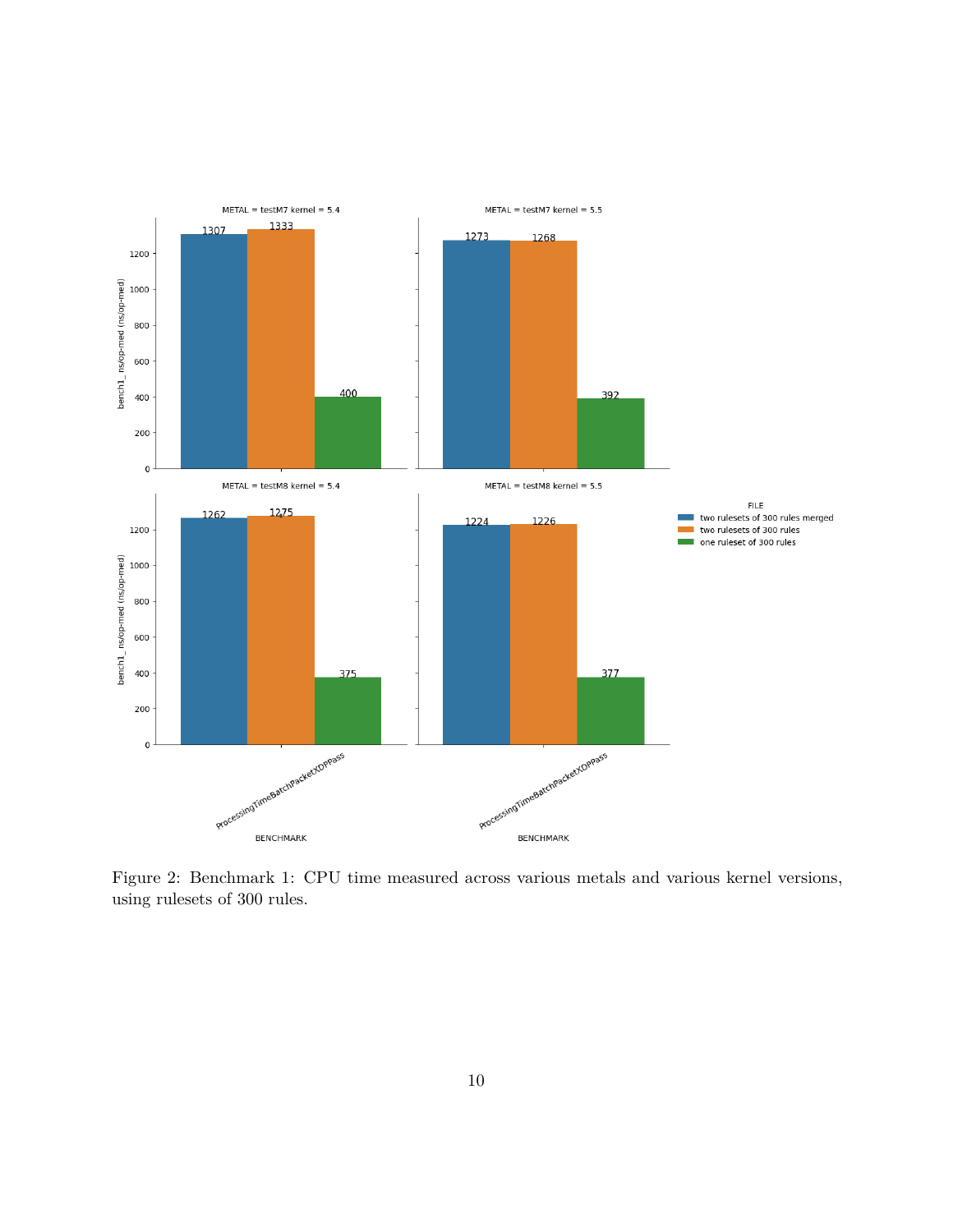

<span id="page-10-0"></span>Figure 3: Benchmark 2: CPU time measured across various metals and various kernel versions, using rulesets of one rule.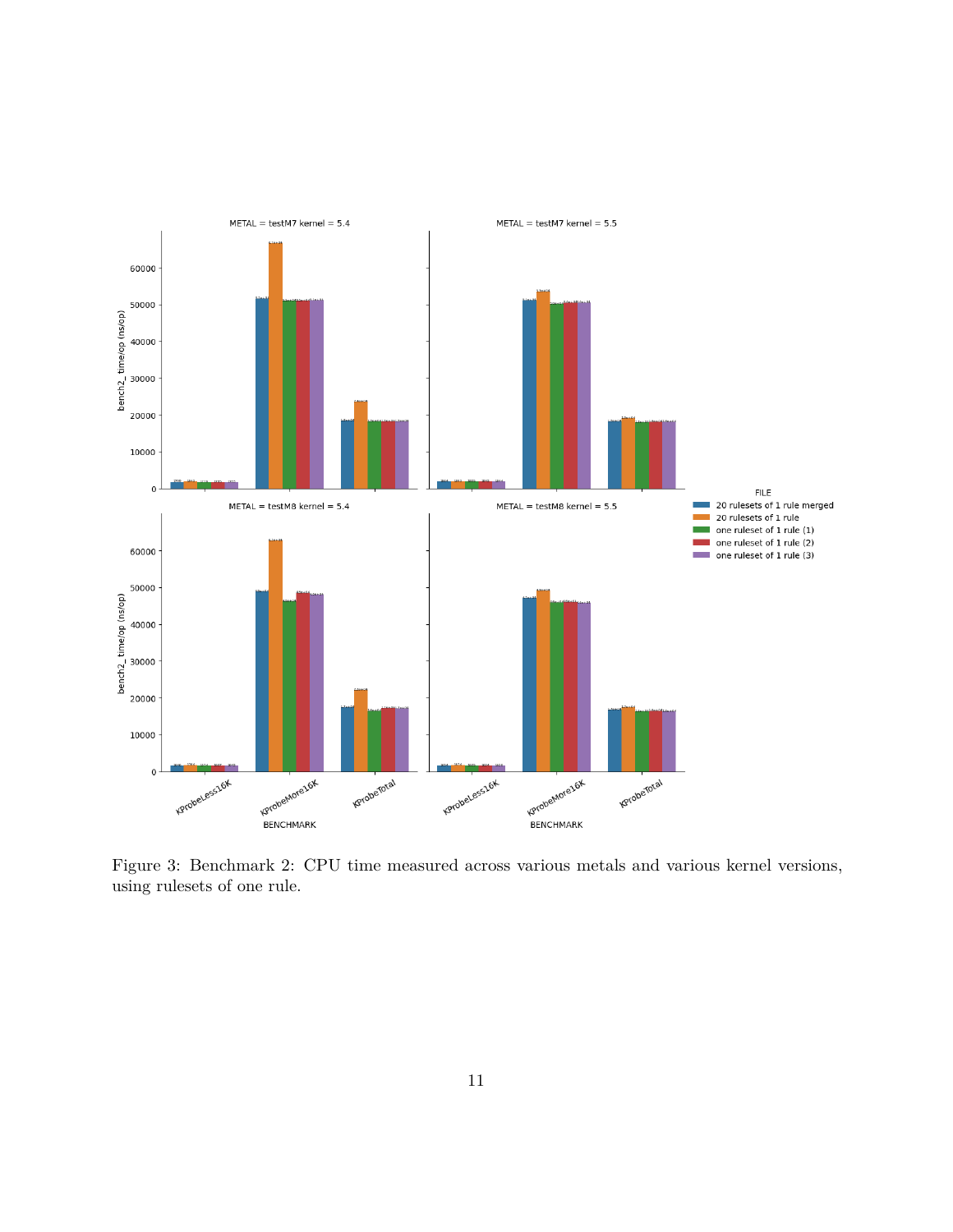

<span id="page-11-0"></span>Figure 4: Benchmark 2: CPU time measured across various metals and various kernel versions, using rulesets of 300 rules.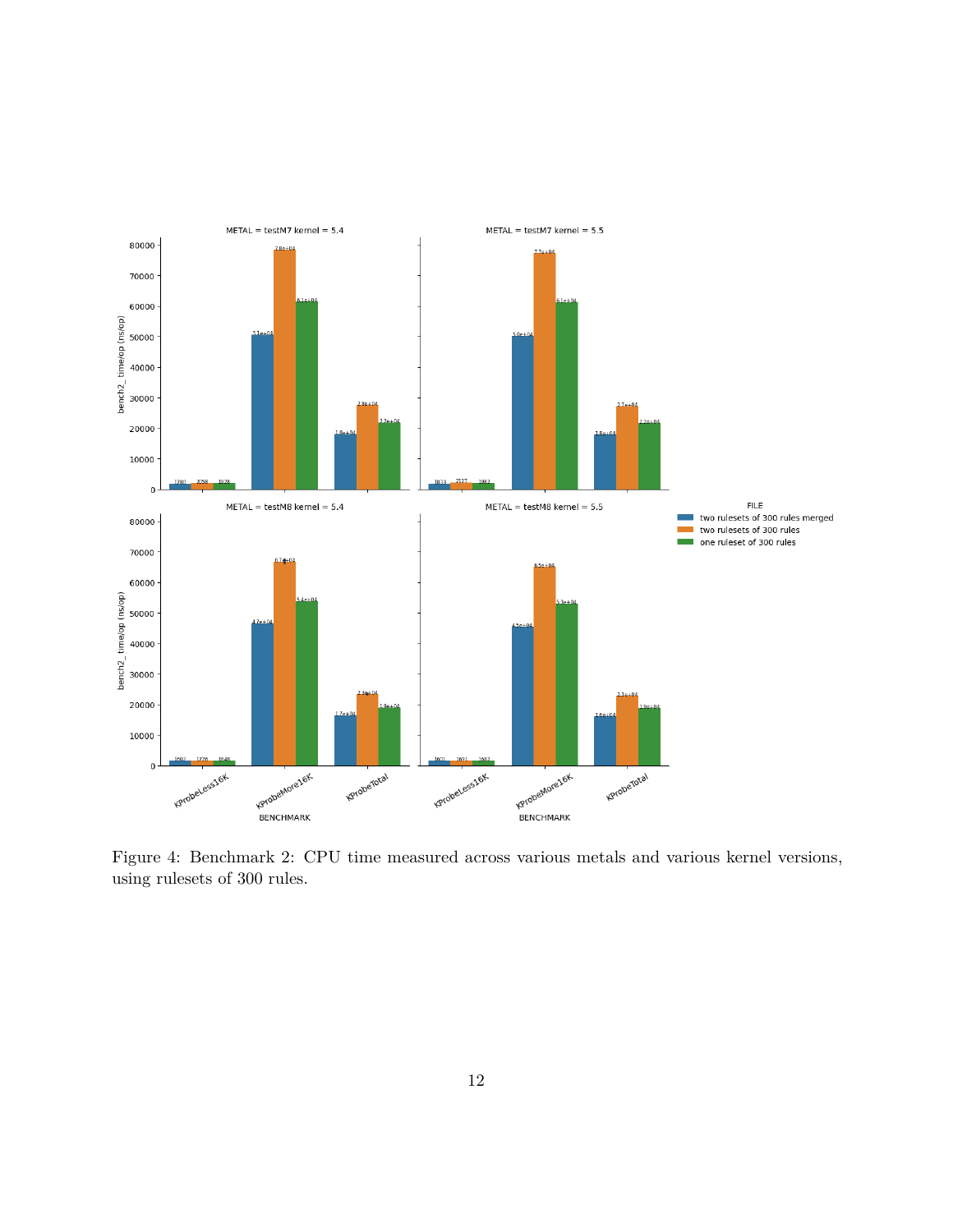

<span id="page-12-0"></span>Figure 5: Benchmark 2: throughput measured across various metals and various kernel versions, using rulesets of one rule.